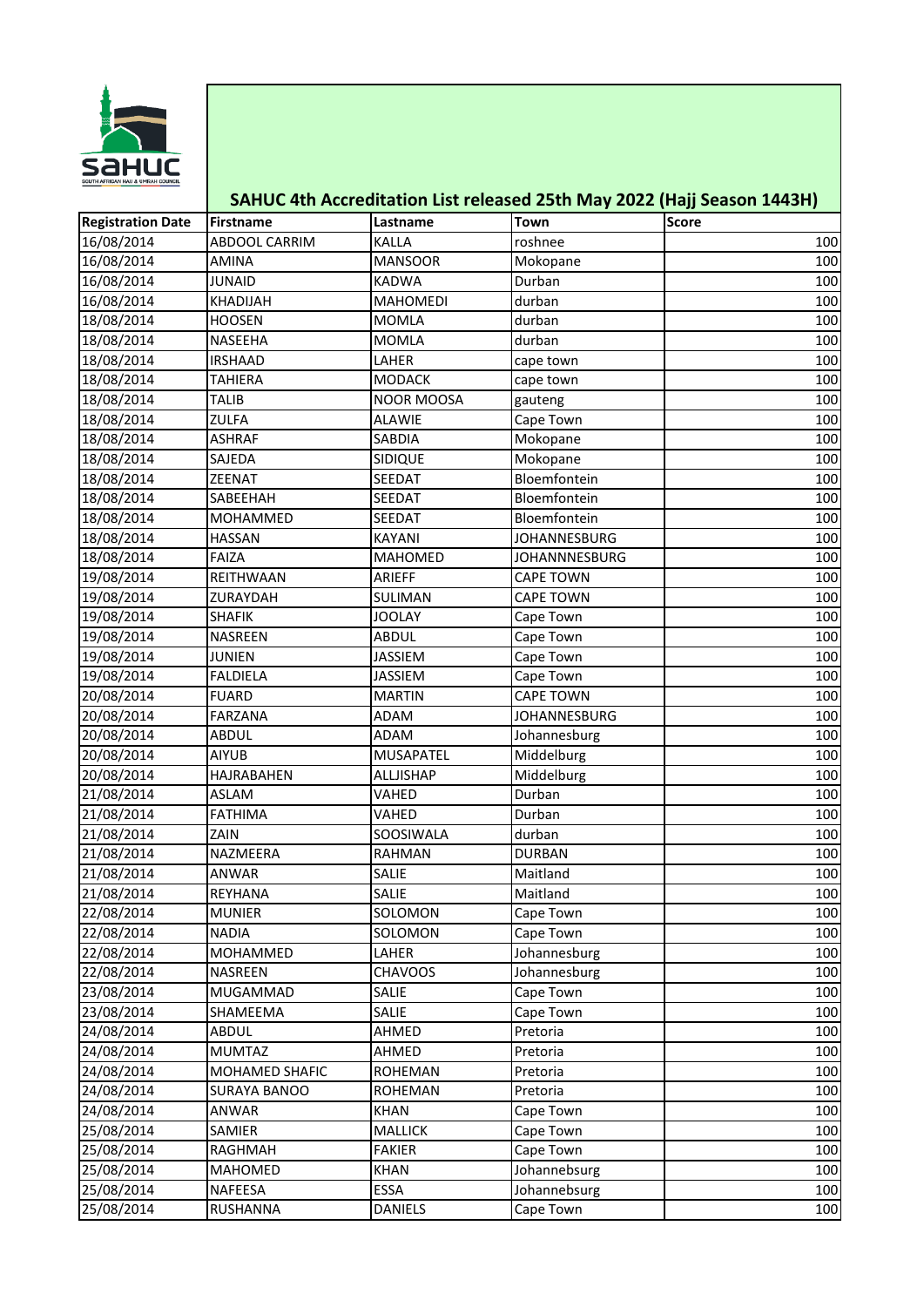| 25/08/2014 | <b>ABDUL WAGHIED</b>  | <b>HENDRICKS</b> | Paarl            | 100 |
|------------|-----------------------|------------------|------------------|-----|
| 25/08/2014 | WASIEMA               | <b>HENDRICKS</b> | Paarl            | 100 |
| 25/08/2014 | EBRAHIM               | AMEEN            | Glencoe          | 100 |
| 25/08/2014 | <b>FARHANA</b>        | <b>OSMAN</b>     | Glencoe          | 100 |
| 25/08/2014 | EBRAHIM               | <b>HENDRICKS</b> | Cape Town        | 100 |
| 26/08/2014 | ANISA                 | <b>ISMAIL</b>    | Newcastle        | 100 |
| 26/08/2014 | <b>ISMAIL</b>         | <b>KHAN</b>      | NEWCASTLE        | 100 |
| 26/08/2014 | NASEERAH              | RAZAK            | NEWCASTLE        | 100 |
| 27/08/2014 | NA'AIME               | <b>BRENNER</b>   | cape town        | 100 |
| 27/08/2014 | GADIJA                | <b>BRENNER</b>   | cape town        | 100 |
| 27/08/2014 | <b>MOGAMAD</b>        | <b>BRENNER</b>   | cape town        | 100 |
| 27/08/2014 | ANWAR                 | LEVY             | cape town        | 100 |
| 27/08/2014 | SHIAAM                | <b>FATAAR</b>    | cape town        | 100 |
| 27/08/2014 | ANWAR                 | <b>SULAIMAN</b>  | Cape Town        | 100 |
| 27/08/2014 | <b>RUSHDA</b>         | SULAIMAN         | Cape Town        | 100 |
| 27/08/2014 | <b>MOGAMAT</b>        | ALEXANDER        | Cape Town        | 100 |
| 27/08/2014 | WARELDIA              | ALEXANDER        | Cape Town        | 100 |
| 27/08/2014 | MOHMED USMAN          | <b>PATEL</b>     | THOHOYANDOU      | 100 |
| 27/08/2014 | SAAJID                | <b>ALTALIB</b>   | Cape Town        | 100 |
| 28/08/2014 | <b>SHAFIEK</b>        | <b>WILLIAMS</b>  | Athlone          | 100 |
| 28/08/2014 | NAFEESA               | <b>WILLIAMS</b>  | Athlone          | 100 |
| 28/08/2014 | <b>MOGAMAT</b>        | SAMSODIEN        | Cape Town        | 100 |
| 28/08/2014 | RASHIEDA              | SAMSODIEN        | Cape Town        | 100 |
| 28/08/2014 | <b>BILAL</b>          | BENGHOMRANI      | Randburg         | 100 |
| 28/08/2014 | <b>BASHEER</b>        | <b>KHAN</b>      | PIETERMARITZBURG | 100 |
| 28/08/2014 | ZAHIDA                | <b>KHAN</b>      | PIETERMARITZBURG | 100 |
| 29/08/2014 | ABDUD-DAYYAN          | ROUSSEAU         | Cape Town        | 100 |
| 29/08/2014 | <b>MOERIDA</b>        | <b>MASOET</b>    | Cape Town        | 100 |
| 29/08/2014 | <b>MOGAMAD</b>        | <b>RASIET</b>    | Mitchell's Plain | 100 |
| 29/08/2014 | <b>FASIEGAH</b>       | <b>RASIET</b>    | Mitchell's Plain | 100 |
| 29/08/2014 | <b>MOGAMAT ISMAIL</b> | <b>GEORGE</b>    | cape town        | 100 |
| 29/08/2014 | NAEEMAH               | <b>GEORGE</b>    | cape town        | 100 |
| 29/08/2014 | <b>NAFISA</b>         | <b>RAWAT</b>     | Tongaat          | 100 |
| 29/08/2014 | IMTIAZ                | <b>ISMAIL</b>    | Tongaat          | 100 |
| 29/08/2014 | YAASEEN               | ABED             | Rustenburg       | 100 |
| 29/08/2014 | HALEEMA               | <b>NANA</b>      | rustenburg       | 100 |
| 30/08/2014 | GAIRUNEESA            | EBRAHIM          | Cape town        | 100 |
| 31/08/2014 | MOGAMAT               | KIMMIE           | Cape Town        | 100 |
| 31/08/2014 | SEDIQUA               | <b>KIMMIE</b>    | Cape Town        | 100 |
| 01/09/2014 | NADTHMIE              | <b>BARODIEN</b>  | <b>CAPE TOWN</b> | 100 |
| 01/09/2014 | SHAFIEKA              | <b>BARODIEN</b>  | <b>CAPE TOWN</b> | 100 |
| 01/09/2014 | RABIAH                | LONDT            | Mitchells Plain  | 100 |
| 01/09/2014 | ABDALLAH              | <b>MAJIET</b>    | Cape Town        | 100 |
| 01/09/2014 | MOGAMAT               | LONDT            | Mitchells Plain  | 100 |
| 01/09/2014 | <b>SHARIFA</b>        | LONDT            | Mitchells Plain  | 100 |
| 01/09/2014 | KAASHIEF              | LAKAY            | Cape Town        | 100 |
| 01/09/2014 | TASNEEM               | LAKAY            | Cape Twon        | 100 |
| 01/09/2014 | FATIMA                | SEEDAT           | Johannesburg     | 100 |
| 01/09/2014 | NABEEL                | <b>SEEDAT</b>    | johannesburg     | 100 |
| 01/09/2014 | <b>UBEIDULAAH</b>     | <b>FAGODIEN</b>  | Cape Towm        | 100 |
| 01/09/2014 | FAGMIEDA              | <b>FAGODIEN</b>  | Cape Towm        | 100 |
| 01/09/2014 | MALIKA                | DANIELS          | Cape Town        | 100 |
| 01/09/2014 | SAFWAAN               | ADAMS            | Cape town        | 100 |
| 01/09/2014 | ASLAM                 | MUKADAM          | Cape Town        | 100 |
| 01/09/2014 | FARAHNAAZ             | <b>MUKADAM</b>   | Cape Town        | 100 |
| 02/09/2014 | <b>REYANAH</b>        | SALIE            | Cape Town        | 100 |
| 02/09/2014 | MOEGAMAT SHAFIEK      | SALIE            | Cape Town        | 100 |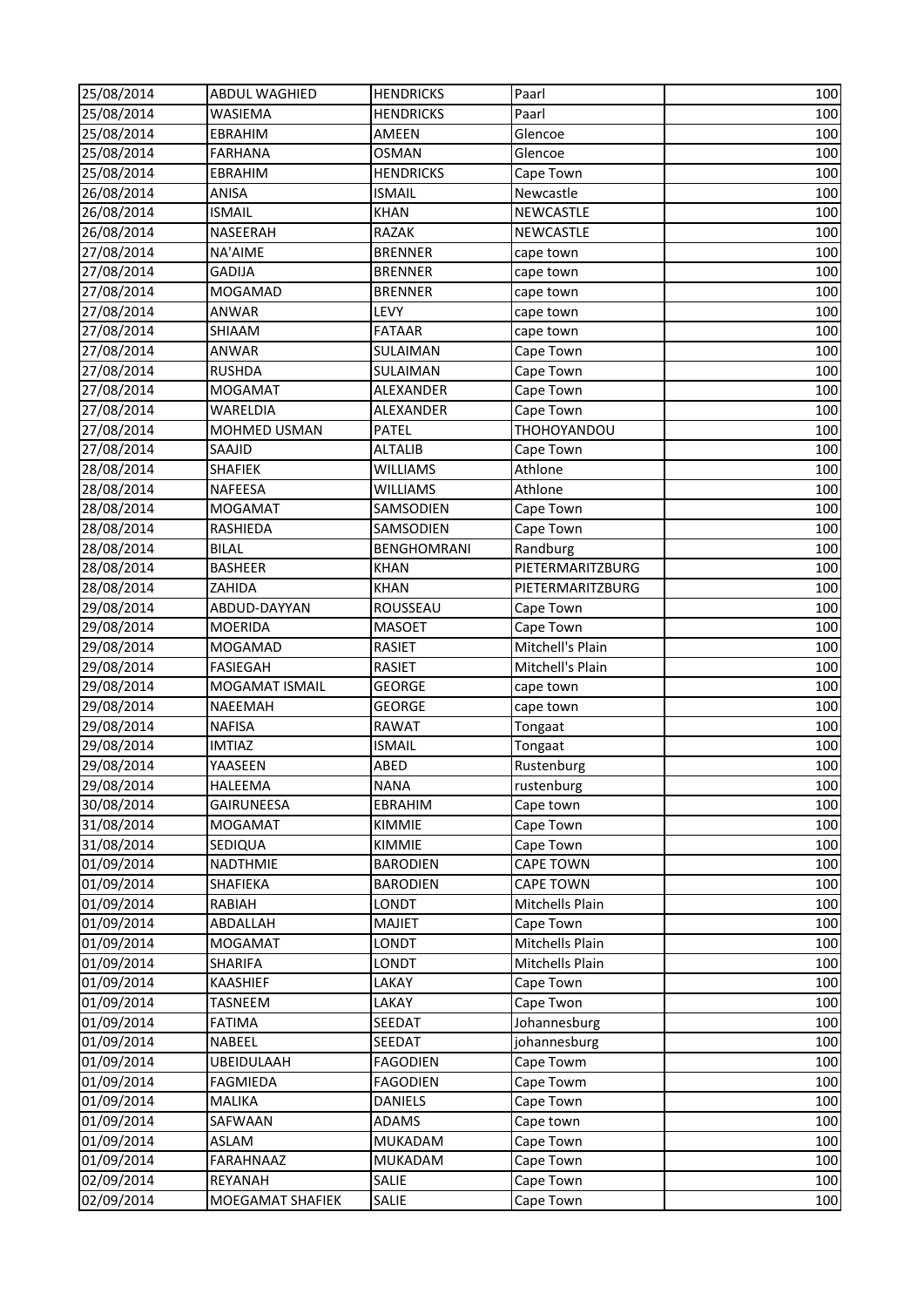| 02/09/2014 | <b>OZAYR</b>        | VALLY              | Cape Town             | 100 |
|------------|---------------------|--------------------|-----------------------|-----|
| 02/09/2014 | EBRAHIM             | VAN NIEKERK        | Cape Town             | 100 |
| 02/09/2014 | ZAHRAH              | VALLY              | Cape Town             | 100 |
| 02/09/2014 | FADELAH             | <b>VAN NIEKERK</b> | Cape Town             | 100 |
| 02/09/2014 | MOHAMEDAMIN         | <b>DHANSAY</b>     | Cape Town             | 100 |
| 02/09/2014 | <b>FAWZIA</b>       | <b>DHANSAY</b>     | Cape Town             | 100 |
| 02/09/2014 | <b>BILAL</b>        | PATEL              | JOHANNESBURG          | 100 |
| 02/09/2014 | TABASSUM            | <b>KOOR</b>        | Johannesburg          | 100 |
| 03/09/2014 | AHMED               | <b>HOOSEN</b>      | heidelberg            | 100 |
| 03/09/2014 | <b>KHADIJA</b>      | AKHALWAYA          | heidelberg            | 100 |
| 03/09/2014 | <b>ABDOER SHIED</b> | <b>BARENDSE</b>    | Cape Town             | 100 |
| 03/09/2014 | SHAAKIRAH           | <b>BARENDSE</b>    | Cape Town             | 100 |
| 03/09/2014 | <b>IGHSAAN</b>      | <b>WILLIAMS</b>    | MATROOSFONREIN        | 100 |
| 03/09/2014 | FAEZIA              | <b>WILLIAMS</b>    | MATROOSFONREIN        | 100 |
| 03/09/2014 | SIRAJ               | <b>MAJIET</b>      | Cape Town             | 100 |
| 03/09/2014 | ZANONESA            | <b>ANTHONY</b>     | Cape Town             | 100 |
| 03/09/2014 | NAEEM               | <b>ANTHONY</b>     | Ocean View, Cape Town | 100 |
| 03/09/2014 | WAGIEDAH            | WEPNER             | Cape Town             | 100 |
| 04/09/2014 | <b>ABDUL AZIZ</b>   | BANDARKAR          | Cape Town             | 100 |
| 04/09/2014 | <b>FAIROJA</b>      | <b>BANDARKAR</b>   | Cape Town             | 100 |
| 04/09/2014 | NAWAHL              | ABRAHAMS           | Cape Town             | 100 |
| 04/09/2014 | <b>WALLIET</b>      | <b>YON</b>         | Cape Town             | 100 |
| 04/09/2014 | <b>SHAMA</b>        | <b>YON</b>         | Cape Town             | 100 |
| 05/09/2014 | ABDELALI            | TALBAQUI           | Johannesburg          | 100 |
| 05/09/2014 | SHEIK ABDULLAH      | CHILWAN            | Cape Town             | 100 |
| 05/09/2014 | RUKHSANA            | CHILWAN            | Cape Town             | 100 |
| 06/09/2014 | RIEDEWAAN           | <b>DAVIDS</b>      | cape town             | 100 |
| 06/09/2014 | ZAREENA             | MOHAMED DAVIDS     | cape town             | 100 |
| 06/09/2014 | MOGAMAD RAFEEK      | <b>SIRKHOTTE</b>   | Uitenhage             | 100 |
| 06/09/2014 | AYESHA              | <b>SIRKHOTTE</b>   | Uitenhage             | 100 |
| 07/09/2014 | MUHAMMED            | <b>TIMOL</b>       | vereeniging           | 100 |
| 07/09/2014 | <b>TAYYIBA</b>      | VAWDA              | vereeniging           | 100 |
| 07/09/2014 | MOEGAMAT            | <b>MOOS</b>        | cape town             | 100 |
| 07/09/2014 | SHENAAZ             | <b>MOOS</b>        | cape town             | 100 |
| 08/09/2014 | ADNAN               | COOVADIA           | Johannesburg          | 100 |
| 08/09/2014 | NAZEERA             | <b>ALLY</b>        | Johannesburg          | 100 |
| 08/09/2014 | ZAINUL AABEDHEEN    | AMOD               | durban                | 100 |
| 08/09/2014 | MOEGAMAT            | <b>HENDRICKS</b>   | Cape Town             | 100 |
| 08/09/2014 | TASNEEM             | <b>HENDRICKS</b>   | Cape Town             | 100 |
| 08/09/2014 | OMAR                | <b>ISMAIL</b>      | Cape Town             | 100 |
| 08/09/2014 | <b>NOORJAHA</b>     | <b>ISMAIL</b>      | Cape Town             | 100 |
| 08/09/2014 | GHANEEMAH           | <b>WILLIAMS</b>    | Cape Town             | 100 |
| 08/09/2014 | ZIEYAAD             | WALLACE            | Cape Town             | 100 |
| 09/09/2014 | ABED                | HASSIM             | <b>DUNDEE</b>         | 100 |
| 09/09/2014 | SAMEERA             | LATIB              | <b>DUNDEE</b>         | 100 |
| 09/09/2014 | <b>TOEGIEDA</b>     | <b>BARNES</b>      | Cape Town             | 100 |
| 09/09/2014 | MOEGAMAT            | <b>BARKLEY</b>     | Cape Town             | 100 |
| 10/09/2014 | RAFIA BEGUM         | <b>KAHN</b>        | Vereeniging           | 100 |
| 10/09/2014 | MAYMOONA            | <b>JHETAM</b>      | Cape Town             | 100 |
| 10/09/2014 | HASSENMIA           | JHETAM             | vereeniging           | 100 |
| 10/09/2014 | REHANAH             | <b>JHETAM</b>      | vereeniging           | 100 |
| 10/09/2014 | <b>FAROUK</b>       | <b>KHAN</b>        | <b>DURBAN</b>         | 100 |
| 10/09/2014 | FARHANA             | <b>KHAN</b>        | <b>DURBAN</b>         | 100 |
| 10/09/2014 | <b>FAZLE</b>        | <b>KHAN</b>        | Durban                | 100 |
| 11/09/2014 | <b>FAIROOZ</b>      | <b>JAPPIE</b>      | Cape Town             | 100 |
| 11/09/2014 | MOGAMAT             | <b>JAPPIE</b>      | Cape Town             | 100 |
| 11/09/2014 | HABIBUR REHMAN      | <b>ASHTIKER</b>    | cape town             | 100 |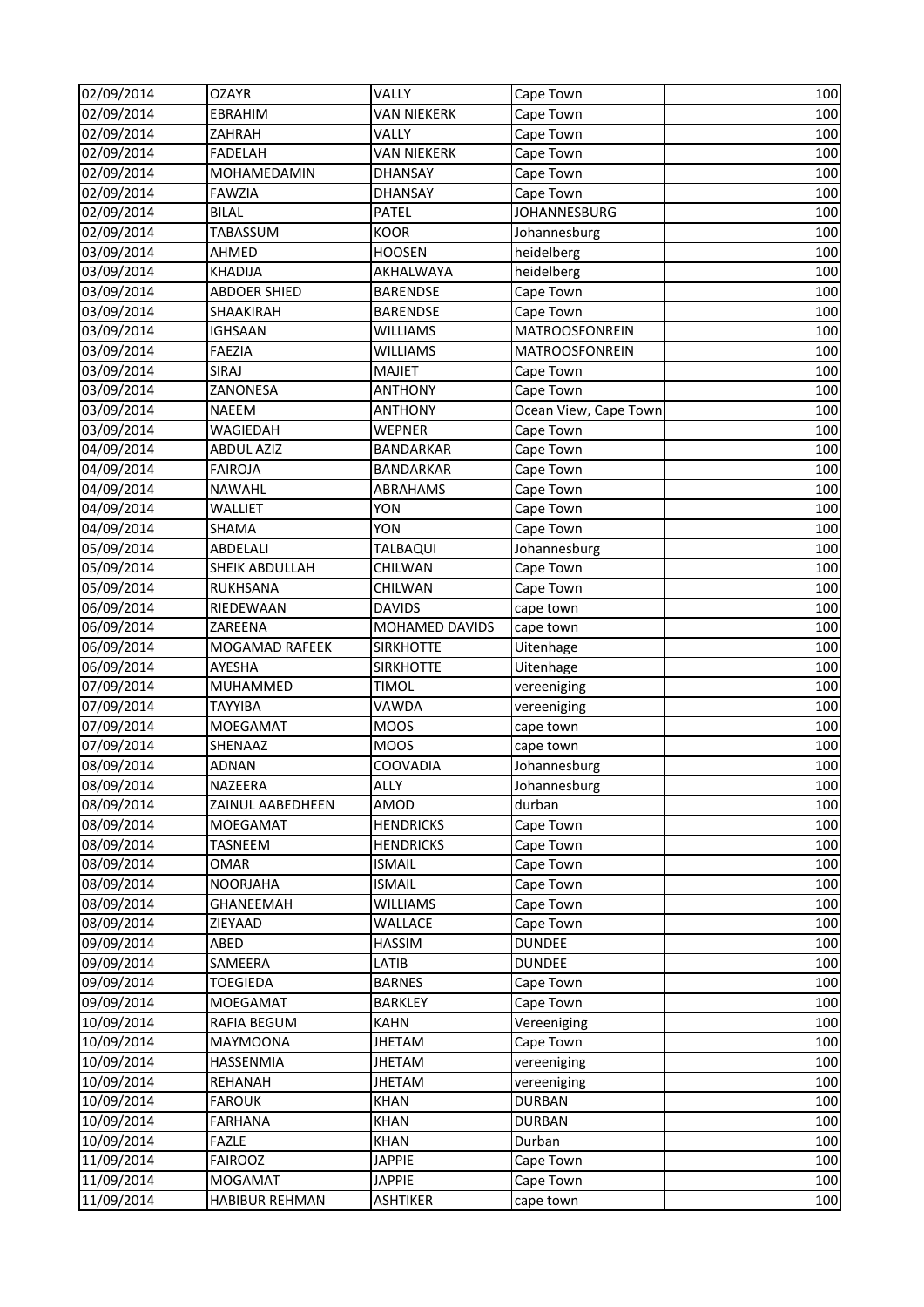| 11/09/2014               | <b>REHANA</b>         | <b>ASHTIKER</b>  | cape town             | 100 |
|--------------------------|-----------------------|------------------|-----------------------|-----|
| 11/09/2014               | <b>MUHAMMED</b>       | ARBEE            | Ladysmith             | 100 |
| 11/09/2014               | <b>ZAHRAA</b>         | AYOB             | Ladysmith             | 100 |
| 11/09/2014               | ADENAAN               | LOMBARD          | Cape Town             | 100 |
| 11/09/2014               | AHMED                 | <b>HASSAN</b>    | johannesburg          | 100 |
| 11/09/2014               | <b>ABDUL</b>          | <b>EBRAHIM</b>   | cape town             | 100 |
| 11/09/2014               | <b>SHAHIDA</b>        | EBRAHIM          | cape town             | 100 |
| 13/09/2014               | <b>GHALID</b>         | <b>SOEKER</b>    | Cape Town             | 100 |
| 15/09/2014               | MUJAHIDA              | <b>HOLMES</b>    | Cape town             | 100 |
| 15/09/2014               | <b>NAZEEM</b>         | <b>HOLMES</b>    | Cape town             | 100 |
| 15/09/2014               | <b>JASMINA</b>        | <b>JACOBS</b>    | Cape Town             | 100 |
| 15/09/2014               | <b>MOEGAMAT</b>       | <b>JACOBS</b>    | Mitchells Plain       | 100 |
| 15/09/2014               | <b>FAGRIE</b>         | ABRAHAMS         | <b>Bellville</b>      | 100 |
| 15/09/2014               | YUSRIA                | <b>CORNELIUS</b> | <b>Bellville</b>      | 100 |
| 15/09/2014               | <b>FAIEKA</b>         | <b>IYOOB</b>     | Johannesburg          | 100 |
| 15/09/2014               | GOUWA                 | <b>JAPTHA</b>    | Mitchell's Plain      | 100 |
| 16/09/2014               | YASEEN                | PARKER           | Cape Town             | 100 |
| 16/09/2014               | <b>BANU</b>           | <b>MOWZER</b>    | Cape Town             | 100 |
| 16/09/2014               | <b>FASOA</b>          | <b>GABRIELS</b>  | Cape Town             | 100 |
| 16/09/2014               | <b>FAEEZ</b>          | EBRAHIM          | <b>DYRBAN</b>         | 100 |
| 16/09/2014               | RAEESAH               | EBRAHIM          | <b>DYRBAN</b>         | 100 |
| 16/09/2014               | <b>SHAFIEK</b>        | <b>WEEDER</b>    | Cape Town             | 100 |
| 16/09/2014               | RASHIEDA              | WEEDER           | Cape Town             | 100 |
| 16/09/2014               | MUBIEN UL HAQ         | <b>NAKHOODA</b>  | Johannesburg          | 100 |
| 16/09/2014               | <b>FAAIZAH</b>        | <b>NAKHOODA</b>  | Johannesburg          | 100 |
| 16/09/2014               | <b>MUNEER</b>         | <b>NAKHOODA</b>  | Johannesburg          | 100 |
| 16/09/2014               | <b>FARHANA</b>        | <b>NAKHOODA</b>  | Johannesburg          | 100 |
| 16/09/2014               | <b>ASHRAF</b>         | <b>JHAZBHAI</b>  | Johannesburg          | 100 |
| 17/09/2014               | <b>MOGAMAT</b>        | <b>GAIDIEN</b>   | Cape Town             | 100 |
| 17/09/2014               | <b>SHEREEN</b>        | <b>GAIDIEN</b>   | Cape Town             | 100 |
| 17/09/2014               | <b>EMERAAN</b>        | RALOUN           | <b>ATHLONE</b>        | 100 |
| 17/09/2014               | ZAINAB                | <b>KHAN</b>      | Cape Town             | 100 |
| 17/09/2014               | <b>MAHOMED IMRAAN</b> | OSMAN            | Durban                | 100 |
| 17/09/2014               | EBRAHIM               | VAWDA            | ladysmith             | 100 |
| 17/09/2014               | NAZEERA               | <b>KHAN</b>      | ladysmith             | 100 |
| 17/09/2014               | ZAKEER                | <b>HOOSEN</b>    | Durban                | 100 |
| 17/09/2014               | MOHAMED SADIR         | AHMED            | <b>KINROSS</b>        | 100 |
| 17/09/2014               | <b>HINDIYA</b>        | <b>HABIB</b>     | <b>KINROSS</b>        | 100 |
| 17/09/2014               | YAZEED                | NIEFTAGODIEN     | Cape Town             | 100 |
| 17/09/2014               | FARANAAZ              | NIEFTAGODIEN     | Cape Town             | 100 |
| 17/09/2014               | SORAYA                | GALLIE           | Cape Town             | 100 |
| 18/09/2014               | NAZERLIE              | <b>DAVIDS</b>    | Cape Town             | 100 |
| 18/09/2014               | ARSHAAD               | <b>HOOSAIN</b>   | <b>CAPE TOWN</b>      | 100 |
| 18/09/2014               | <b>AZGARI</b>         | <b>HOOSAIN</b>   | <b>CAPE TOWN</b>      | 100 |
| 18/09/2014               | AMEELA                | LIMALIA          | Johannesburg          | 100 |
| 18/09/2014               | MOHAMED SALEEM        | <b>SHEIK</b>     | Pretoria              | 100 |
| 18/09/2014               | FARIDA                | <b>SHEIK</b>     | Pretoria              | 100 |
| 19/09/2014               | SHEHNAZ               | AHMAD            | johannesburg          | 100 |
| 20/09/2014               | SAYED                 | <b>ALLY</b>      | Bellville             | 100 |
| 22/09/2014               | SHABBIER              | <b>ESACK</b>     | cape town             | 100 |
| 22/09/2014               | NAYEEMA               | <b>KADER</b>     | cape town             | 100 |
| 22/09/2014               | <b>ABDULLAH</b>       | MANUEL           | Cape Town             | 100 |
| 22/09/2014               | <b>MAGBOBA</b>        | MANUEL           | Cape Town             | 100 |
| 22/09/2014               | SALIEM                | PARKER           | Cape Town             | 100 |
| 22/09/2014<br>22/09/2014 | SAFIYA                | PARKER           | Cape Town<br>Pretoria | 100 |
|                          | ZAHEER                | AHMED            |                       | 100 |
| 22/09/2014               | <b>NADIA</b>          | MAHOMED          | Pretoria              | 100 |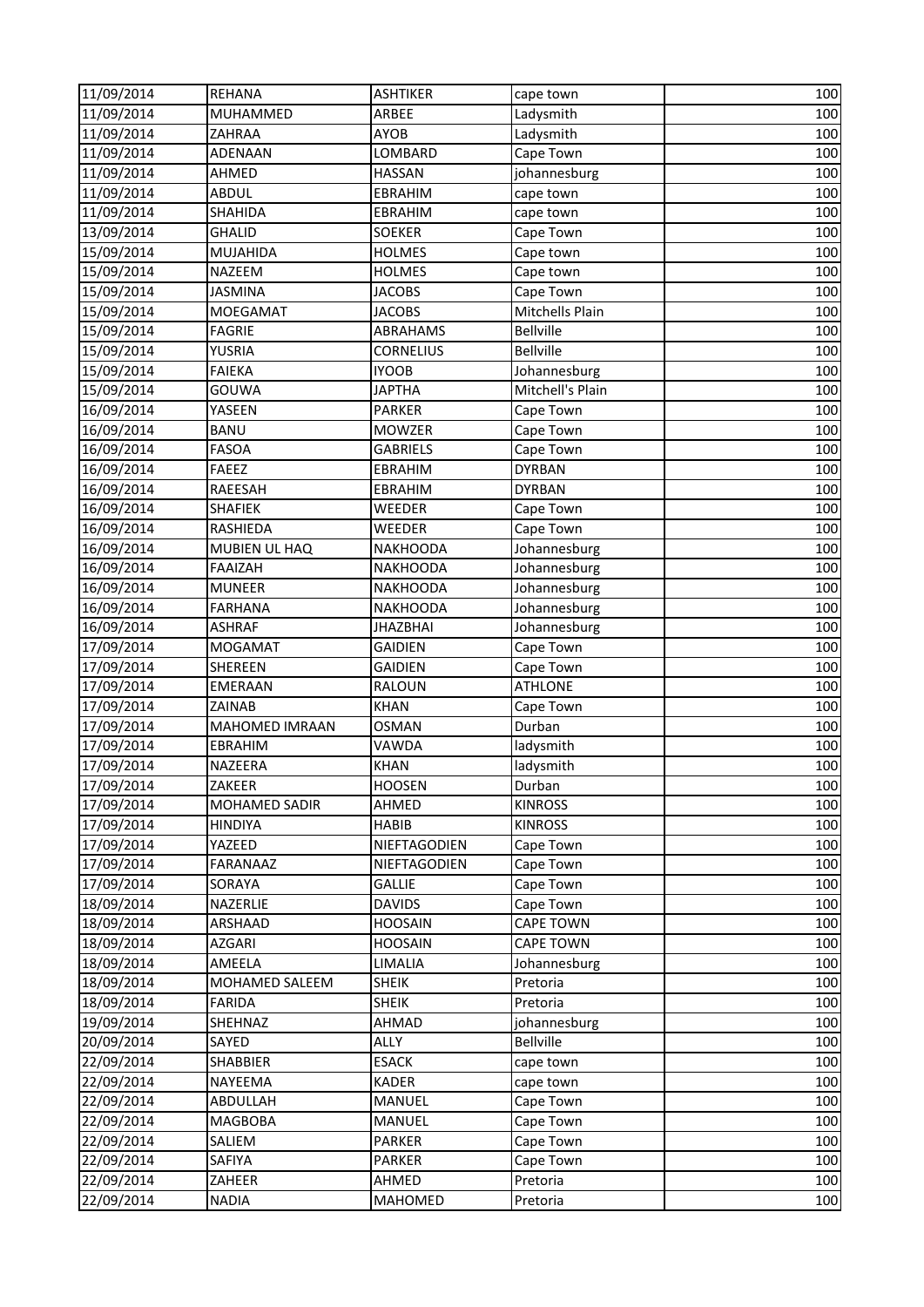| 23/09/2014 | <b>BILAL</b>      | LAHER             | Witbank          | 100 |
|------------|-------------------|-------------------|------------------|-----|
| 23/09/2014 | ZAKIYYAH          | <b>BHAMJEE</b>    | Witbank          | 100 |
| 24/09/2014 | RIAZ              | <b>MONGRATIE</b>  | Cape Town        | 100 |
| 24/09/2014 | <b>FADIELA</b>    | ABRAHAMS          | cape Town        | 100 |
| 25/09/2014 | <b>FEIZEL</b>     | <b>MATHEWS</b>    | Cape town        | 100 |
| 25/09/2014 | SHAMEEN           | <b>KHAN</b>       | capetown         | 100 |
| 25/09/2014 | RIAZ              | <b>MOOSA</b>      | Pretoria         | 100 |
| 25/09/2014 | <b>FARHANA</b>    | <b>MOOSA</b>      | Pretoria         | 100 |
| 26/09/2014 | AHMED             | <b>BISMILLA</b>   | Johannesburg     | 100 |
| 26/09/2014 | AHMAD             | <b>SEEDAT</b>     | Johannesburg     | 100 |
| 26/09/2014 | <b>FATIMA</b>     | <b>SEEDAT</b>     | Johannesburg     | 100 |
| 26/09/2014 | GAIRONESE         | <b>JONATHAN</b>   | Cape Town        | 100 |
| 27/09/2014 | SERAJ             | <b>JONES</b>      | cape town        | 100 |
| 27/09/2014 | <b>FERIAL</b>     | <b>JOSEPH</b>     | cape town        | 100 |
| 27/09/2014 | <b>GOOSAIN</b>    | <b>BENJAMIN</b>   | Cape town        | 100 |
| 27/09/2014 | SHAMIELA          | <b>BENJAMIN</b>   | Cape town        | 100 |
| 27/09/2014 | FALDIELAH         | <b>JOSEPH</b>     | cape town        | 100 |
| 28/09/2014 | YOUSUF            | PATEL             | Johannesburg     | 100 |
| 28/09/2014 | <b>AAISHA</b>     | LAHER             | Johannesburg     | 100 |
| 29/09/2014 | MOEGAMAT HAACHEEN | <b>JEPPE</b>      | Cape Town        | 100 |
| 29/09/2014 | <b>IBTISAAM</b>   | <b>JEPPE</b>      | Cape Town        | 100 |
| 29/09/2014 | ZIYAAD            | <b>BHOOLA</b>     | Johannesburg     | 100 |
| 29/09/2014 | SHAZIA            | LAMBART           | Johannesburg     | 100 |
| 30/09/2014 | <b>MOHAMMED</b>   | <b>SHA</b>        | Chatsworth       | 100 |
| 30/09/2014 | <b>MOSHINA</b>    | <b>KADIR</b>      | Chatsworth       | 100 |
| 30/09/2014 | ARWAAN            | SLAMANG           | Cape Town        | 100 |
| 30/09/2014 | SHAHNAAZ          | <b>SLAMANG</b>    | Cape Town        | 100 |
| 30/09/2014 | <b>ADNAAN</b>     | <b>BASSIER</b>    | Cape Town        | 100 |
| 30/09/2014 | NAZIEMA           | <b>BASSIER</b>    | Cape Town        | 100 |
| 30/09/2014 | <b>FARHAD</b>     | <b>MOOLLA</b>     | Durban           | 100 |
| 30/09/2014 | AYESHA            | SADER             | Durban           | 100 |
| 30/09/2014 | <b>JUNAID</b>     | VAHED             | Durban           | 100 |
| 30/09/2014 | NASEERA           | VAHED             | Durban           | 100 |
| 01/10/2014 | <b>SHUAIB</b>     | <b>KHAN</b>       | <b>CAPE TOWN</b> | 100 |
| 01/10/2014 | <b>HAAJIRA</b>    | <b>CHHOTOOMIA</b> | <b>CAPE TOWN</b> | 100 |
| 01/10/2014 | <b>YUSUF</b>      | <b>KAROLIA</b>    | Johannesburg     | 100 |
| 01/10/2014 | SABERA            | SAYED             | Johannesburg     | 100 |
| 01/10/2014 | KHALID            | SALIE             | cape town        | 100 |
| 01/10/2014 | MARIAM            | SALIE             | cape town        | 100 |
| 01/10/2014 | YUNUS             | EBRAHIM           | Cape Town        | 100 |
| 01/10/2014 | <b>FIERDOUS</b>   | <b>AJOUHAAR</b>   | Cape Town        | 100 |
| 01/10/2014 | MUHAMMAD-RIYAADH  | EBRAHIM           | Cape Town        | 100 |
| 01/10/2014 | AMEER             | <b>EBRAHIM</b>    | Cape Town        | 100 |
| 01/10/2014 | LAILA             | <b>EBRAHIM</b>    | Cape Town        | 100 |
| 02/10/2014 | <b>IEKRAAM</b>    | SAMAAI            | Cape Town        | 100 |
| 02/10/2014 | ANSAAF            | SAMAAI            | Cape Town        | 100 |
| 02/10/2014 | NADIR             | <b>DOSANI</b>     | Germiston        | 100 |
| 03/10/2014 | MUHAMMAD          | <b>GHOOR</b>      | Johannesburg     | 100 |
| 03/10/2014 | MOGAMAT           | <b>HENDRICKS</b>  | Cape Town        | 100 |
| 03/10/2014 | SHENAAZ           | <b>HENDRICKS</b>  | Cape Town        | 100 |
| 03/10/2014 | MASEEHA           | <b>MAITER</b>     | Johannesburg     | 100 |
| 03/10/2014 | MUHAMMAD SAEED    | <b>MAHOMED</b>    | Johannesburg     | 100 |
| 03/10/2014 | <b>AAISHAH</b>    | SADIEN            | Cape Town        | 100 |
| 03/10/2014 | MOGHAMAD          | <b>TITUS</b>      | Cape Town        | 100 |
| 03/10/2014 | ABUBAKER          | ABDULLAH          | Cape Town        | 100 |
| 03/10/2014 | RUKSHANA          | ABDULLAH          | Cape Town        | 100 |
| 03/10/2014 | HAMZA             | <b>TAYOB</b>      | Heidelberg       | 100 |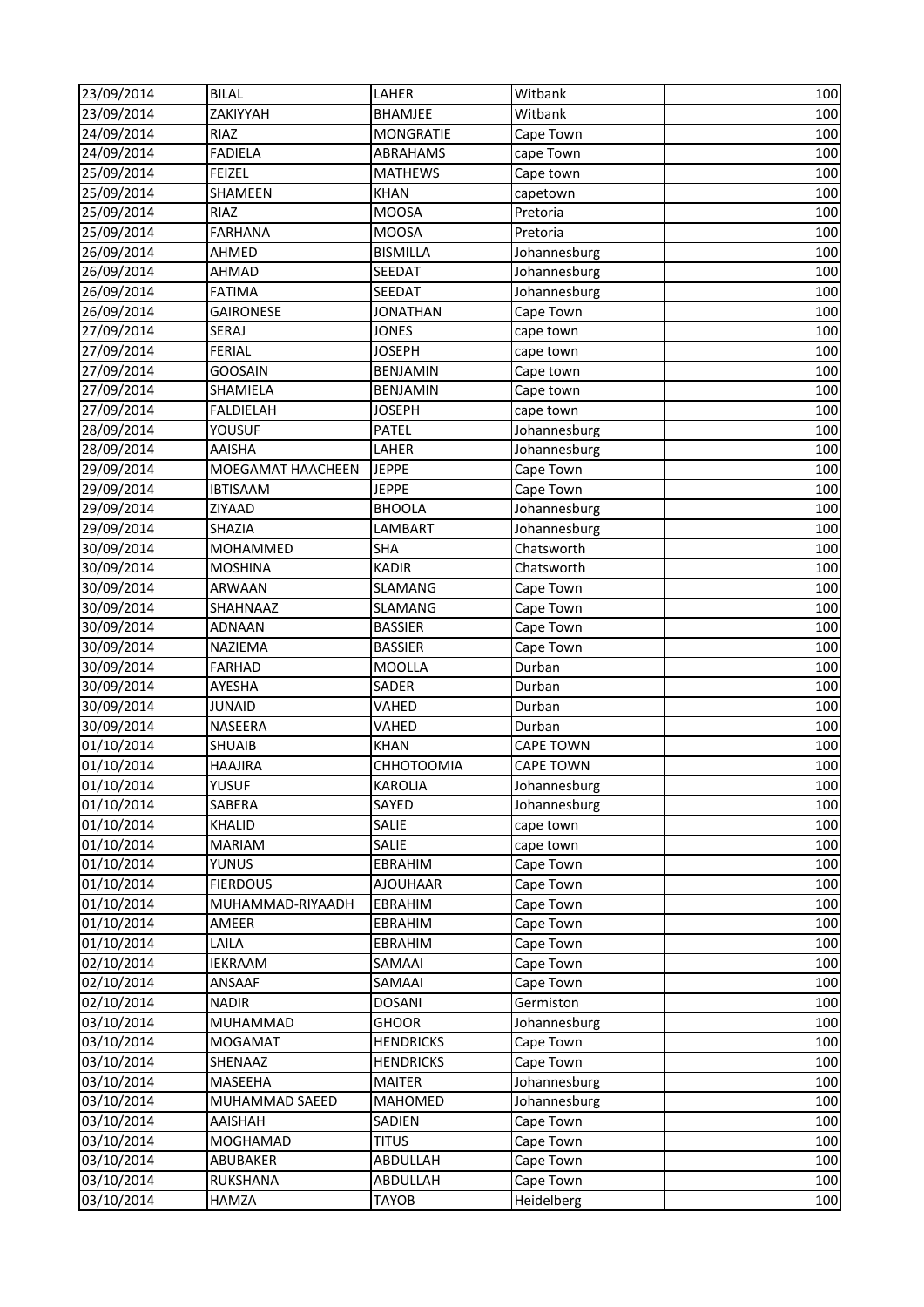| 03/10/2014 | <b>SHAKIRA</b>         | <b>DOSANI</b>         | Heidelberg                    | 100 |
|------------|------------------------|-----------------------|-------------------------------|-----|
| 03/10/2014 | LUQMAAN                | <b>MOORADD</b>        | $\overline{\mathsf{W}}$ etton | 100 |
| 03/10/2014 | SAAR-RA                | ALLIE MOORADD         | Cape Town                     | 100 |
| 03/10/2014 | SHAFAQT                | KAJEE                 | Johannesburg                  | 100 |
| 03/10/2014 | <b>MARIAM BIBI</b>     | KAJEE                 | Johannesburg                  | 100 |
| 03/10/2014 | <b>ILHAAM</b>          | WEBER                 | Johannesburg                  | 100 |
| 03/10/2014 | SAIF                   | <b>AZIZ</b>           | Johannesburg                  | 100 |
| 03/10/2014 | SHAMILAH               | <b>ISAACS</b>         | Cape Town                     | 100 |
| 03/10/2014 | MUHAMMAD               | SONI                  | Johannesburg                  | 100 |
| 03/10/2014 | AMEERA                 | LOONAT                | Johannesburg                  | 100 |
| 04/10/2014 | <b>MUSTAFA SULEMAN</b> | <b>JHAVERI</b>        | Musgrave                      | 100 |
| 04/10/2014 | AHMED                  | <b>ESSA</b>           | Piet Retief                   | 100 |
| 04/10/2014 | ZEENAT                 | <b>MOHAMED</b>        | <b>Piet Retief</b>            | 100 |
| 04/10/2014 | ARIFA                  | MUKUDDEM              | <b>CAPE TOWN</b>              | 100 |
| 06/10/2014 | SOLYLA                 | <b>ESSOP</b>          | Cape Town                     | 100 |
| 06/10/2014 | <b>EBRAHIM</b>         | GARDEE                | Johannesburg                  | 100 |
| 06/10/2014 | NAZMEERAH              | NANABHAY              | Johannesburg                  | 100 |
| 07/10/2014 | <b>RAFIK</b>           | <b>UNWARSA</b>        | Johannesburg                  | 100 |
| 07/10/2014 | <b>FATIMA</b>          | <b>UNWARSA</b>        | Johannesburg                  | 100 |
| 07/10/2014 | YUSALF                 | <b>BADAT</b>          | Johannesburg                  | 100 |
| 07/10/2014 | <b>BILCES</b>          | VALLY                 | Johannesburg                  | 100 |
| 07/10/2014 | <b>FATIMA</b>          | LOONAT                | empangeni                     | 100 |
| 07/10/2014 | YUSUF HASSEN           | SEEDAT                | empangeni                     | 100 |
| 07/10/2014 | <b>JUNAID</b>          | <b>MADARI</b>         | Johannesburg                  | 100 |
| 07/10/2014 | RAEESA                 | <b>MADARI</b>         | Johannesburg                  | 100 |
| 08/10/2014 | <b>MOHAMED</b>         | ALLY                  | <b>PHOENIX</b>                | 100 |
| 08/10/2014 | SAKEENA                | <b>ALLY</b>           | phoenix                       | 100 |
| 08/10/2014 | <b>KAREN</b>           | <b>ALLY</b>           | phoenix                       | 100 |
| 08/10/2014 | <b>NASREEN</b>         | <b>GARDEE</b>         | Johannesburg                  | 100 |
| 08/10/2014 | <b>HUZAIFAH</b>        | SALOOJEE              | Johannesburg                  | 100 |
| 08/10/2014 | ZULFIKAAR              | <b>PARKER</b>         | Cape Town                     | 100 |
| 08/10/2014 | NAUSHEENA              | <b>DALVIE- PARKER</b> | Cape Town                     | 100 |
| 09/10/2014 | SARAH-LEE              | LEYLAND               | Durban                        | 100 |
| 09/10/2014 | MOHAMMED               | <b>ESSA</b>           | Durban                        | 100 |
| 09/10/2014 | <b>ABDUL KADER</b>     | <b>ALBANY</b>         | <b>CAPE TOWN</b>              | 100 |
| 09/10/2014 | <b>GADIJA</b>          | <b>ALBANY</b>         | <b>CAPE TOWN</b>              | 100 |
| 09/10/2014 | RIEDAW                 | SALIE                 | Cape Town                     | 100 |
| 09/10/2014 | KAREEMAH               | SALIE                 | Cape Town                     | 100 |
| 10/10/2014 | <b>OESMAN</b>          | <b>ISMAIL</b>         | Cape Town                     | 100 |
| 10/10/2014 | SHAHIEDA               | <b>ISMAIL</b>         | Cape Town                     | 100 |
| 10/10/2014 | <b>KHADIM</b>          | <b>HUSSAIN</b>        | mafikeng                      | 100 |
| 10/10/2014 | <b>BIBI</b>            | <b>HUSSAIN</b>        | mafikeng                      | 100 |
| 10/10/2014 | <b>MOHAMED</b>         | HAFFEJEE              | Koster                        | 100 |
| 10/10/2014 | ZAHEERA                | HAFFEJEE              | Koster                        | 100 |
| 10/10/2014 | MOGAMAD FARIED         | <b>ROOPEN</b>         | Cape Town                     | 100 |
| 10/10/2014 | RASHIEDA               | ARIEFDIEN             | Cape Town                     | 100 |
| 10/10/2014 | ZAKARIA                | <b>PARUK</b>          | Johannesburg                  | 100 |
| 10/10/2014 | SAFIYYA                | <b>PARUK</b>          | Johannesburg                  | 100 |
| 11/10/2014 | WALIED                 | <b>WILLIAMS</b>       | CapeTown                      | 100 |
| 11/10/2014 | NAZRANA                | <b>WILLIAMS</b>       | CapeTown                      | 100 |
| 11/10/2014 | CASSIM                 | OMAR                  | Dundee                        | 100 |
| 11/10/2014 | MARIAMBIBI             | RAMDHAREE             | Dundee                        | 100 |
| 12/10/2014 | <b>YUSUF</b>           | <b>MAKADA</b>         | Johannesburg                  | 100 |
| 12/10/2014 | <b>FATIMA</b>          | <b>ISMAIL</b>         | Johannesburg                  | 100 |
| 13/10/2014 | MOEGAMAT IGSHAAN       | CASSIEM               | Mitchells Plain               | 100 |
| 13/10/2014 | NAEEMA                 | CASSIEM               | Mitchells Plain               | 100 |
| 13/10/2014 | SHIAAM                 | <b>FELTON</b>         | Cape Town                     | 100 |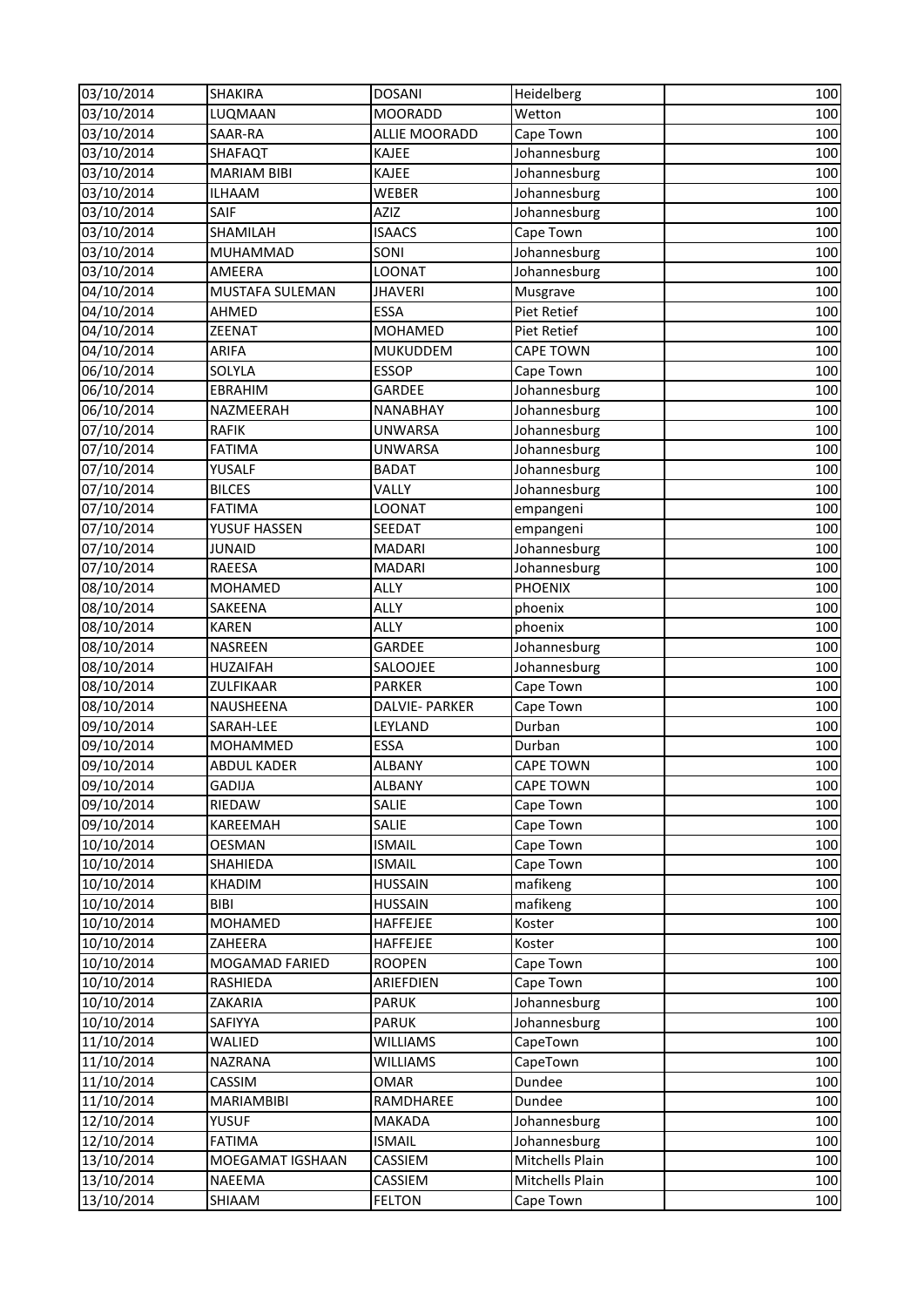| 13/10/2014 | <b>FERIAL</b>   | <b>TASRIET</b>    | Cape Town           | 100 |
|------------|-----------------|-------------------|---------------------|-----|
| 13/10/2014 | RIDWAAN         | COENRAAD          | cape town           | 100 |
| 13/10/2014 | <b>FATIMA</b>   | COENRAAD          | cape town           | 100 |
| 13/10/2014 | <b>EBRAHIM</b>  | DADOO             | Centurion           | 100 |
| 13/10/2014 | ANEESA          | PATEL             | Centurion           | 100 |
| 13/10/2014 | <b>NAEEM</b>    | <b>MOTALA</b>     | Durban              | 100 |
| 13/10/2014 | <b>FATIMA</b>   | KAJEE             | Durban              | 100 |
| 14/10/2014 | <b>MOHAMED</b>  | MOOKADAM          | Cape Town           | 100 |
| 14/10/2014 | <b>MASOODA</b>  | FADAL             | Cape Town           | 100 |
| 14/10/2014 | <b>MUHAMMAD</b> | ADAM              | Port Elizabeth      | 100 |
| 14/10/2014 | <b>SWALEHA</b>  | PATEL             | Port Elizabeth      | 100 |
| 14/10/2014 | <b>ABDUL</b>    | <b>FLORIS</b>     | Cape Town           | 100 |
| 14/10/2014 | <b>AADILA</b>   | RANDEREE          | pretoria            | 100 |
| 14/10/2014 | HAMZAH          | <b>ASMALL</b>     | Pretoria            | 100 |
| 14/10/2014 | RAMEEZ          | <b>HANSLO</b>     | Cape Town           | 100 |
| 14/10/2014 | <b>IMAN</b>     | <b>FREDERICKS</b> | Cape Town           | 100 |
| 14/10/2014 | SADECK          | SYED              | durban              | 100 |
| 14/10/2014 | <b>BEGAM</b>    | SYED              | durban              | 100 |
| 14/10/2014 | ZAIN            | <b>SUJEE</b>      | Johannesburg        | 100 |
| 14/10/2014 | <b>MARIAM</b>   | <b>SUJEE</b>      | Johannesburg        | 100 |
| 15/10/2014 | <b>NEZREEN</b>  | ABDOOL            | Johannesburg        | 100 |
| 15/10/2014 | <b>AMIR</b>     | <b>JACOBS</b>     | Atlantis            | 100 |
| 15/10/2014 | AZEZA           | <b>JACOBS</b>     | Atlantis            | 100 |
| 15/10/2014 | <b>ISMAIL</b>   | <b>BASSA</b>      | <b>DURBAN</b>       | 100 |
| 15/10/2014 | <b>HASHIM</b>   | <b>TAYOB</b>      | Middelburg          | 100 |
| 16/10/2014 | RAIHAAN         | <b>FATAAR</b>     | Cape Town           | 100 |
| 16/10/2014 | <b>MUAZ</b>     | <b>DAYA</b>       | Johannesburg        | 100 |
| 16/10/2014 | <b>MUHAMMAD</b> | <b>RAWOO</b>      | JOHANNESBURG        | 100 |
| 16/10/2014 | <b>FIRDOZE</b>  | <b>ISMAIL</b>     | <b>JOHANNESBURG</b> | 100 |
| 16/10/2014 | <b>AZHAR</b>    | <b>ISMAIL</b>     | <b>JOHANNESBURG</b> | 100 |
| 16/10/2014 | <b>AALIA</b>    | <b>HASSEN</b>     | <b>JOHANNESBURG</b> | 100 |
| 17/10/2014 | <b>MOEGAMAT</b> | REDDY             | Cape Town           | 100 |
| 17/10/2014 | RAYAANA         | REDDY             | Cape Town           | 100 |
| 17/10/2014 | NABEWAYA        | MAY               | Cape Town           | 100 |
| 18/10/2014 | <b>MUHAMMAD</b> | <b>HAMID</b>      | Durban              | 100 |
| 18/10/2014 | AMINA           | <b>HAMID</b>      | Durban              | 100 |
| 18/10/2014 | GAZEEM          | <b>TALIEP</b>     | cape town           | 100 |
| 18/10/2014 | ZUBAYDA         | <b>TALIEP</b>     | cape town           | 100 |
| 18/10/2014 | YAGYA           | <b>FREDERICKS</b> | Cape Town           | 100 |
| 18/10/2014 | ANEESA          | <b>FREDERICKS</b> | Cape Town           | 100 |
| 18/10/2014 | AKBAR           | WAHAB             | Cape Town           | 100 |
| 18/10/2014 | SORAYA          | WAHAB             | Cape Town           | 100 |
| 19/10/2014 | <b>MUHAMMAD</b> | EBRAHIM           | Pretoria            | 100 |
| 19/10/2014 | <b>FARHEEN</b>  | KALLA             | Pretoria            | 100 |
| 19/10/2014 | RHIYAAN         | <b>CUPIDO</b>     | Cape Town           | 100 |
| 19/10/2014 | WEEDAAD         | <b>CUPIDO</b>     | Cape Town           | 100 |
| 20/10/2014 | <b>MEHMOOD</b>  | EBRAHIMAMODJEE    | Dannhauser          | 100 |
| 20/10/2014 | <b>SURAYA</b>   | <b>BHAYLA</b>     | Dannhauser          | 100 |
| 20/10/2014 | <b>MOGAMAT</b>  | SOLOMONS          | Cape Town           | 100 |
| 20/10/2014 | AMINA           | ADAMS             | Cape Town           | 100 |
| 20/10/2014 | ABUBAKR         | SOLOMONS          | Cape Town           | 100 |
| 20/10/2014 | <b>YUSUF</b>    | <b>PETERS</b>     | capetown            | 100 |
| 20/10/2014 | SUMAYA          | <b>PETERS</b>     | capetown            | 100 |
| 20/10/2014 | <b>IMRAAN</b>   | SARVAN            | Cape Town           | 100 |
| 20/10/2014 | <b>SIHAAM</b>   | SARVAN            | Cape Town           | 100 |
| 20/10/2014 | MOHAMMED        | AKHALWAYA         | JOHANNESBURG        | 100 |
| 20/10/2014 | <b>MARYAM</b>   | AKHALWAYA         | JOHANNESBURG        | 100 |